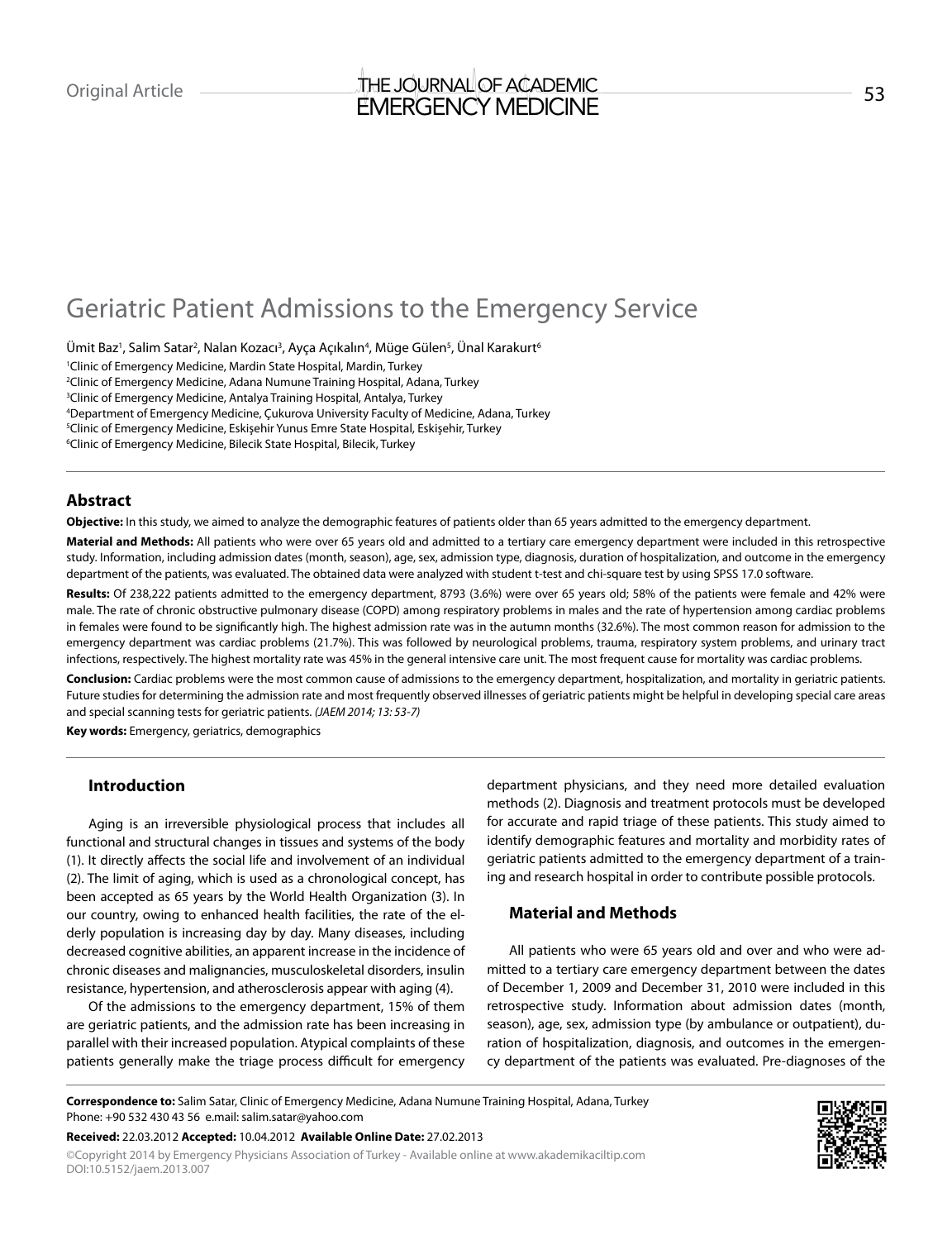patients were grouped as cardiac disorders (chest pain, heart failure, ischemic heart diseases, rhythm disorder), respiratory system disorders, neurological diseases, upper respiratory tract infection, trauma, musculoskeletal disorders, urinary tract infection, nephrological disorders, gastrointestinal system disorders, and metabolic and endocrine disorders. In accordance with the aim of the study, the seasons were defined as: Spring: March 1-May 31, Summer: June 1-August 31, Autumn: September 1-November 30, and Winter: December 1-February 28. Statistical analysis of the obtained data was conducted with student t-test and chi-square test by using SPSS 17.0 software, and a value of p<0.05 was accepted as statistically significant.

#### **Results**

Of 238,222 patients admitted to the emergency department, 8793 (3.6%) were older than 65 years; 50.8% of the patients younger than 65 years were females and 48.2% of them were males. On the other hand, among the patients over 65 years old, 58% of them were females and 42% of them were males.

For the patients who were older than 65 years and who were admitted to the emergency department, the mean age was found to be 73.18+6.94 in all patients: 73.2+7.40 in the females and 72.5+6.24 in the males. The mean age of the females and of the male patients was not statistically significant (p>0.05). When admission dates were evaluated, it was found that admissions were more frequent in autumn (32.6%), followed by winter (28.2%). The least frequent admissions were seen in the summer (16.2%). A nearly 2-fold increase was observed in the number of patients in November and December, compared to other months (p=0.03). It was determined that of the patients over 65 years old, 79.2% of them were outpatients, 20.1% was transferred by the 112 ambulances, and 0.7% arrived by private ambulances. The most common reason for admission to the emergency department was cardiac disorders (21.7%). It was followed by neurological disorders, trauma, respiratory system disorders, and urinary tract infection, respectively (Table 1).

Most of the cardiac problems consisted of essential hypertension (52.5%), non-specific chest pain (25.5%), acute coronary syndromes (19.8%), heart failure (18%), and rhythm disorders (12.2%). In onefourth of the patients with neurological disorders, cerebrovascular event (24.8%) was the reason for admission. When the diagnoses were analyzed considering gender, the frequency of chronic obstructive pulmonary disease (COPD) among respiratory system disorders was higher in the males than in the females (p=0.001). In the females, hypertension rate was found to be significantly higher (p=0.003). Regarding the seasons, upper respiratory tract infection (p=0.00) and COPD from respiratory system disorders (p=0.00) and acute bronchitis were more frequently seen in winter ( $p=0.03$ ), and stroke ( $p=0.03$ ) was more frequent in autumn. Significant seasonal changes were not observed for other diagnoses. Of the emergency patients over 65 years old, 11.5% (1013 patients) was hospitalized, and 0.1% (16 patients) was dead when they arrived at the emergency department or died during their treatment in the emergency department; 18.6% of hospitalized patients (189) were followed in the intensive care unit, and 81.4% (824) was followed in the clinics. When emergency patients over 65 years old were evaluated in terms of the clinics where they were hospitalized, it was found that cardiology included the highest number of hospitalized patients (Table 2).

**Table 1.** Distribution of the patients according to pre-diagnoses

| <b>Diagnosis</b>                   | <b>Patient number</b> | %    |
|------------------------------------|-----------------------|------|
| Cardiac disorders                  | 1907                  | 21.7 |
| Neurological diseases              | 1205                  | 13.7 |
| Trauma                             | 962                   | 11   |
| Respiratory system disorders       | 839                   | 9.5  |
| Urinary tract infection            | 751                   | 8.5  |
| Upper respiratory system infection | 676                   | 7.6  |
| Musculoskeletal disorders          | 580                   | 6.6  |
| Nephrological disorders            | 492                   | 5.7  |
| Gastrointestinal system disorders  | 442                   | 5.0  |
| Endocrine and metabolic disorders  | 414                   | 4.7  |
| Others                             | 525                   | 6    |

**Table 2.** Clinics of the hospitalized patients

| <b>Clinics</b>              | Number of<br>hospitalized patients | %    |
|-----------------------------|------------------------------------|------|
| Cardiology                  | 150                                | 14.3 |
| Nephrology                  | 128                                | 12.6 |
| General surgery             | 123                                | 12.1 |
| Neurology                   | 114                                | 11.2 |
| Gastroenterology            | 106                                | 10.4 |
| Orthopedics                 | 69                                 | 6.8  |
| General intensive care      | 58                                 | 5.7  |
| Coronary intensive care     | 52                                 | 5.1  |
| Neurological intensive care | 42                                 | 6.8  |
| Neurosurgery intensive care | 37                                 | 3.8  |
| Other units                 | 134                                | 13.2 |
| Total                       | 1013                               | 100  |

**Table 3.** Causes of exitus during the hospitalization

| <b>Causes of exitus</b>           | Percentage | Number of<br>patients |
|-----------------------------------|------------|-----------------------|
| Cardiac disorders                 | 25%        | 18                    |
| Nephrological disorders           | 18%        | 13                    |
| Respiratory disorders             | 15%        | 11                    |
| Infections                        | 13%        | 9                     |
| Neurological diseases             | 10%        | 7                     |
| Endocrine and metabolic disorders | 8%         | 6                     |
| Trauma                            | 4%         | 3                     |
| Others                            | 7%         | 5                     |

When the patients were assessed in terms of hospitalization duration, the mean hospitalization time was found to be 7.1+6.2 days. It was seen that neurology intensive care was the unit with the highest hospitalization time (13+6.23 days) (Figure 1).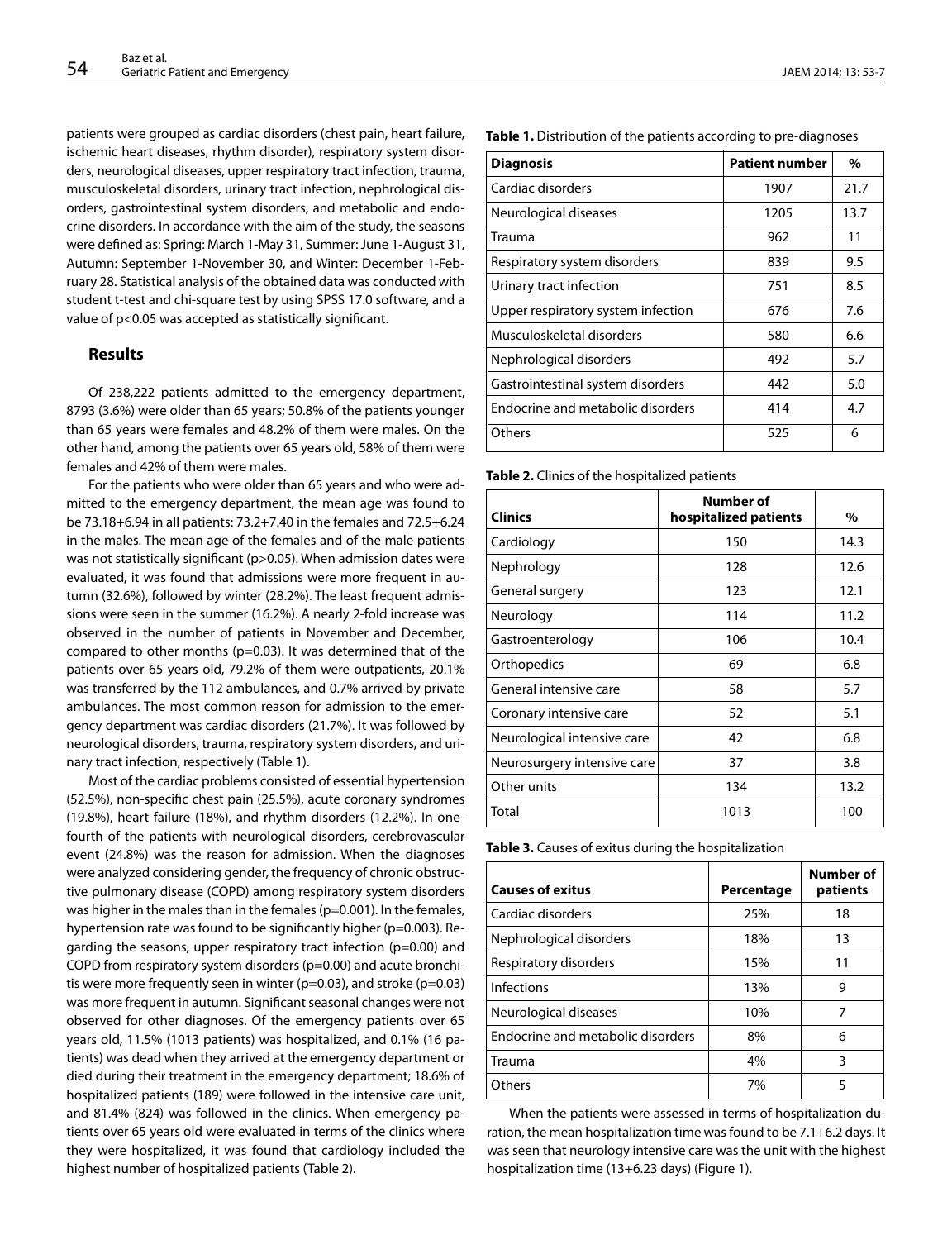

**Figure 1.** Distribution of hospitalization durations for hospitalized patients who are 65 years old and over

Of the hospitalized patients, 89.6% was discharged from the clinic in which they were hospitalized, 7% (72 patients) died, and 3.6% was referred to other services. The highest mortality rate was observed in the hospitalized patients in the general intensive care unit (45%) (Figure 2). Cardiac disorders were ranked as first among reasons for mortality (Table 3).

### **Discussion**

In developing countries, the care of elderly people is more difficult because of some reasons, such as low rate of literacy, poverty, insufficient family and social support, high aging rate, and lack of social services (5), which increases the admissions to emergency departments. In the study by Şahin et al. (6), the admission rate of geriatric patients to the emergency department was found to be 13.2%. It was 13% in the study of Ünsal et al. in 2003 (7) and 9% in another study (8).

This rate was 3.6% in our study, which is lower than in other studies. This might have resulted from the fact that other studies were conducted in university hospitals, while our study was done in a training and research hospital. The outpatient admission rate is quite high in our patients. On the other hand, the outpatient admission rate is lower in university hospitals, and the disease profiles mostly consist of chronic disorders.

In almost every society, the rate of females in the population and their life expectancy at birth are higher, which also causes higher rates of females in the elderly population. In a study, 50.3% of geriatric patients admitted to the emergency department were found to be females, and 49.7% of them were males (6). In another study, these rates were 57% and 43% (7), respectively. Similar to other studies, in our study, the rate of females was 58% and the rate of males was 42%.

According to data from the Turkish Statistical Institute in 2009, the average life expectancy at birth was longer in females. It was 73.7 years in total-71.5 years in males and 76.1 years in females (9). In the study of Satar et al. about the evaluation of patients over 65 years old who were admitted to the emergency department for any reason, the mean age was 72±6.02 years in total, 72.6±5.9 years in females, and 72.5±6.1years in males (10). Another study found the mean age to be 73.88 years, and it also revealed similar mean ages for females



**Figure 2.** Exitus rates according to the clinics where patients are hospitalized

and males (females: 74.10 years, males: 73.59 years) (11). In our study, the mean age was 73.18+6.94 years for all patients, 73.2+7.40 years for females, and 72.5+6.24 years for males, which was consistent with the literature.

Mert et al. (8) evaluated the admissions to the emergency department of Mersin University in terms of seasons, and they found that the highest rate of admissions was in August (13.6%). In a study conducted in Çukurova University, the highest rate of admission frequency was 27.7% in winter (10). In our study, the highest rate of admissions was in autumn (32.6%) and then winter (28.2). The data of Mert et al. are inconsistent with our data. This difference may result from population movements in the summer and winter in Adana and Mersin, despite their being in the same climate zone. Since Mersin is a holiday resort, its population increases in the summer. In our study, the reason for the high admission rate in autumn may be due to the fact that it was the end of the holiday season, and the population of the province increased. Moreover, in our study, a nearly 2-fold increase was identified in the number of patients in November and December 2010, compared to other months. This period was the time when influenza virus pandemic, known as swine flu among people, is common.

The risk of disabilities and chronic diseases has increased in geriatric patients. Therefore, an ambulance is often needed for the transfer of patients to hospitals. These patients are evaluated by primary care physicians in other countries, and they are transferred to hospitals if necessary. In our country, these patients are usually brought into the emergency department by the 112 ambulance service. Recently, studies about home care service approaches for geriatric patients have begun at hospitals (8). It is considered that this service will decrease the rate of transfers by the ambulance and admissions to the emergency department. Also in our study, it was determined that 20.1% of the patients were brought into the emergency department by the 112 ambulance, and 0.7% arrived by private ambulance. In another study, the rate of transfer by ambulance was 7.5% (10). The high rate of transfer by ambulance might result from the fact that our hospital was the first in the list of patient admissions by 112 ambulance services.

Ünsal et al. (6) evaluated geriatric patient admissions to the emergency department, and they found that the most frequent reasons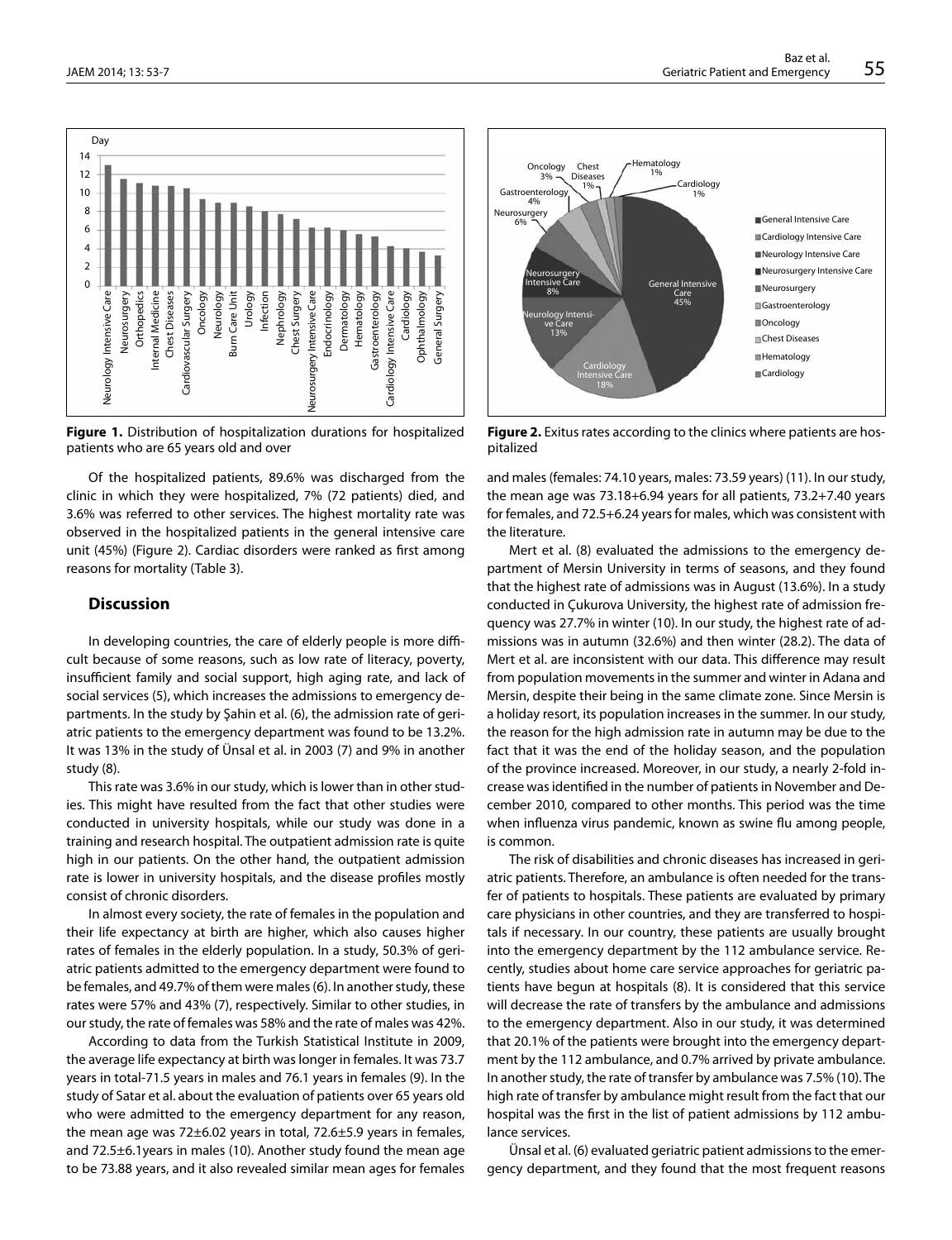for admissions were hypertension, cardiac and pulmonary disorders, and upper respiratory tract and urinary tract infections. Satar et al. (10) reported that the most frequent diagnosis was stroke. According to Kekeç et al. (12), the most frequent diagnoses were metabolic/ systemic diseases, cardiovascular diseases, and cerebrovascular diseases. In our study, cardiac and neurological disorders came first, and they were followed by trauma. The most frequent cardiac disorder was essential hypertension. One-fourth of the patients admitted to the emergency department with neurological disorders were diagnosed as stroke. This difference among studies may be due to different socio-cultural structures for which hospitals provide services, intensive work of one department, and the locations of the hospitals. Hence, our hospital is located at the city center, and every patient can be admitted directly to the hospital without referral.

In the studies conducted, it is reported that hospitalization is needed much more for elderly patients than for the younger population, and hospitalization time is longer (13). In our study, 11.5% of the patients over 65 years old were hospitalized. Of these patients, 13.6% was monitored in the intensive care unit, and 86.4% was monitored in the clinics. The clinics where the patients were hospitalized were more frequently cardiology, nephrology, general surgery, neurology, and gastroenterology. In similar studies, the rates of hospitalization were 18.9%, 21.2%, 28.2%, and 59.35%, and the rates of hospitalization in the intensive care unit were 70.4% and 38.1% (7,8,10-12). When the clinics where the patients were hospitalized were assessed, it was seen that the highest rate of hospitalization was in the internal medicine department, cardiology, and neurology among internal departments and in general surgery and orthopedics among surgical departments (10,13). In our study, the highest rate of hospitalization was in the cardiology department, which was consistent with the fact that cardiac disorders were ranked first. Nevertheless, the low rate of hospitalization in the intensive care unit might be associated with an insufficient number of beds in this unit. In general, at least one of the patients who was admitted to the emergency department was hospitalized, and at least one of the hospitalized patients had a severe disease requiring intensive care.

In our study, it was observed that hypertension was more frequent in females, and COPD was more frequent in males. However, there was no statistically significant difference for other diagnoses. In the study by Ünsal et al. (7), the rates of hypertension, upper respiratory tract infection, and urinary tract infection were significantly higher in the female patients, and other cardiac diseases (arrhythmia, heart failure) and pulmonary diseases were significantly higher in the male patients.

In another study, it was observed that the rate of admissions due to malignancies was higher in males, and the rate of admissions due to accidents/traumas was higher in females (8). This difference among the studies may be due to the characteristics of the hospital locations.

The mean hospitalization time was 7.1+6.2 days in our study. In another study, this duration was found to be 5.74±5.8 days for geriatric patients and 3.35±5.1 days for the adult patients who were not geriatric. Our study demonstrated that the longest hospitalization duration was in patients hospitalized in the neurology intensive care and neurosurgery clinics. In the orthopedic clinic, the hospitalization durations were extended, because for most of the patients, surgical operations were planned to be performed in the next several days. Since chronic patients with multiple disorders were usually treated in

the clinics of internal medicine and chest diseases, their hospitalization time was above the mean (Figure 1).

In our study, 7% of the hospitalized patients (72 patients) were exitus, and the highest rate of exitus was observed among hospitalized patients in the general intensive care unit (45%). It might due to the fact that our hospital had only one general intensive care unit, and the patients with the need for intensive care were referred to this unit by most of the departments. Furthermore, accompanying diseases are required to be followed by several units in cooperation with each other. This is why hospitalization in the general intensive care unit is mostly preferred. However, it is thought that this situation increases the rate of exitus. Cardiac disorders were the most common cause of mortality, and nephrological and respiratory disorders followed them.

#### **Conclusion**

With the increasing elderly population, the use of emergency departments by geriatric patients also increases. In various studies, it has been noticed that geriatric patients are admitted to emergency departments due to different reasons. In our study, the most common reason for admission to the emergency department was cardiac disorders. Moreover, hospitalization and mortality rates of the patients with cardiac disorders were higher. Identifying the admission rate and common diseases of geriatric patients by further studies will help to establish special care areas and special scanning tests for these patients. In this way, treatment planning with more rapid and more accurate diagnosis may decrease the number of recurrent admissions.

**Ethics Committee Approval:** Ethics committee approval was obtained.

**Informed Consent:** Due to the retrospective nature of this study, informed consent was waived.

**Peer-review:** Externally peer-reviewed.

**Author Contributions:** Concept - S.S., Ü.B.; Design - Ü.B., A.A.; Supervision - S.S., A.A.; Resource - N.K., M.G.; Materials - M.G., N.K., Ü.K.; Data Collection&/or Processing - Ü.B., Ü.K., M.G.; Analysis/ Interpretation - A.A., N.K., Ü.B.; Literature Search - N.K., A.A., Ü.B.; Writing - Ü.B., A.A., N.K.; Critical Reviews - S.S., A.A.

**Conflict of Interest:** No conflict of interest was declared by the authors.

**Financial Disclosure:** The authors declared that this study has received no financial support.

#### **References**

- 1. Turaman C. Yaşlı sağlığı hizmetlerinin birinci basamakta planlanması. Turkish Journal of Geriatrics 2001; 4: 22-7.
- 2. Karadağ B, Çat H, Özturk AO, Basat O, Altuntaş Y. Acil polikliniğine başvuran ve gözleme alınan hasta profili: uç yıllık inceleme. Akademik Geriatri Dergisi 2010; 2: 176-85.
- 3. Erdal R. Halk Sağlığı Yönunden Yaşlılık. Ankara: Ayhanlar Matbaası, 1989.